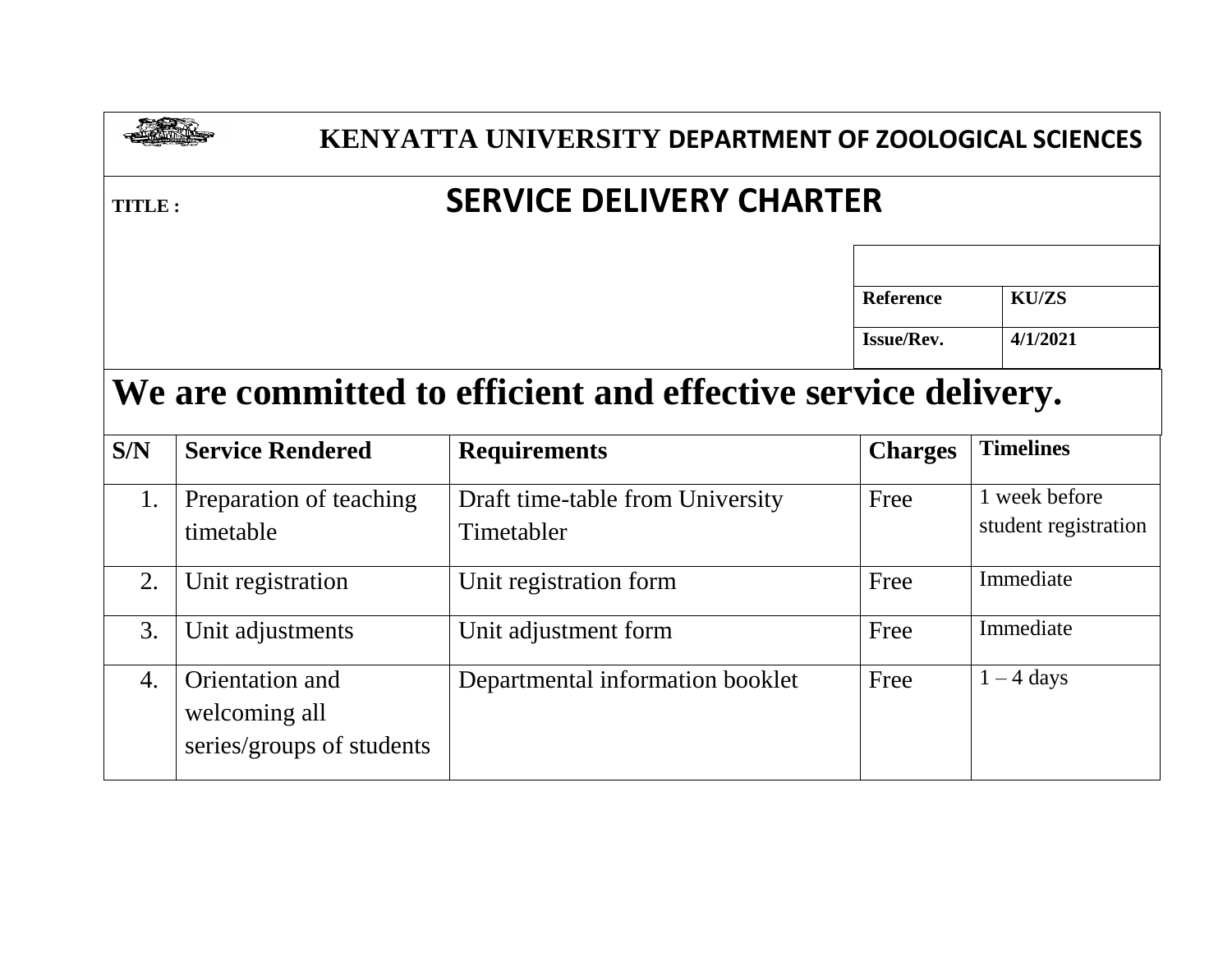| 11. | Clearance from<br>department                                                  | Student ID<br><b>Clearance Form</b>    | Free | On the spot |
|-----|-------------------------------------------------------------------------------|----------------------------------------|------|-------------|
| 5.  | Commencing of<br>teaching, practicals and<br>field course                     | <b>Schedule in University Calendar</b> | Free | Immediate   |
| 6.  | CAT 1 & 2                                                                     | Class list<br><b>Writing materials</b> | Free | 1 hour      |
| 7.  | <b>Clashes and Omissions</b><br>of missing units in<br>examination time table | Letter by the affected students        | Free | 1 week      |
| 8.  | Examinations<br>Administration                                                | Examination Card & Student ID          | Free | 2 weeks     |
| 9.  | Processing of<br>Postgraduate proposals<br>and thesis                         | Draft proposal                         | Free | 1 month     |
| 10. | Recommendation &<br><b>Introduction letters</b>                               | <b>Student ID</b>                      | Free | One day     |